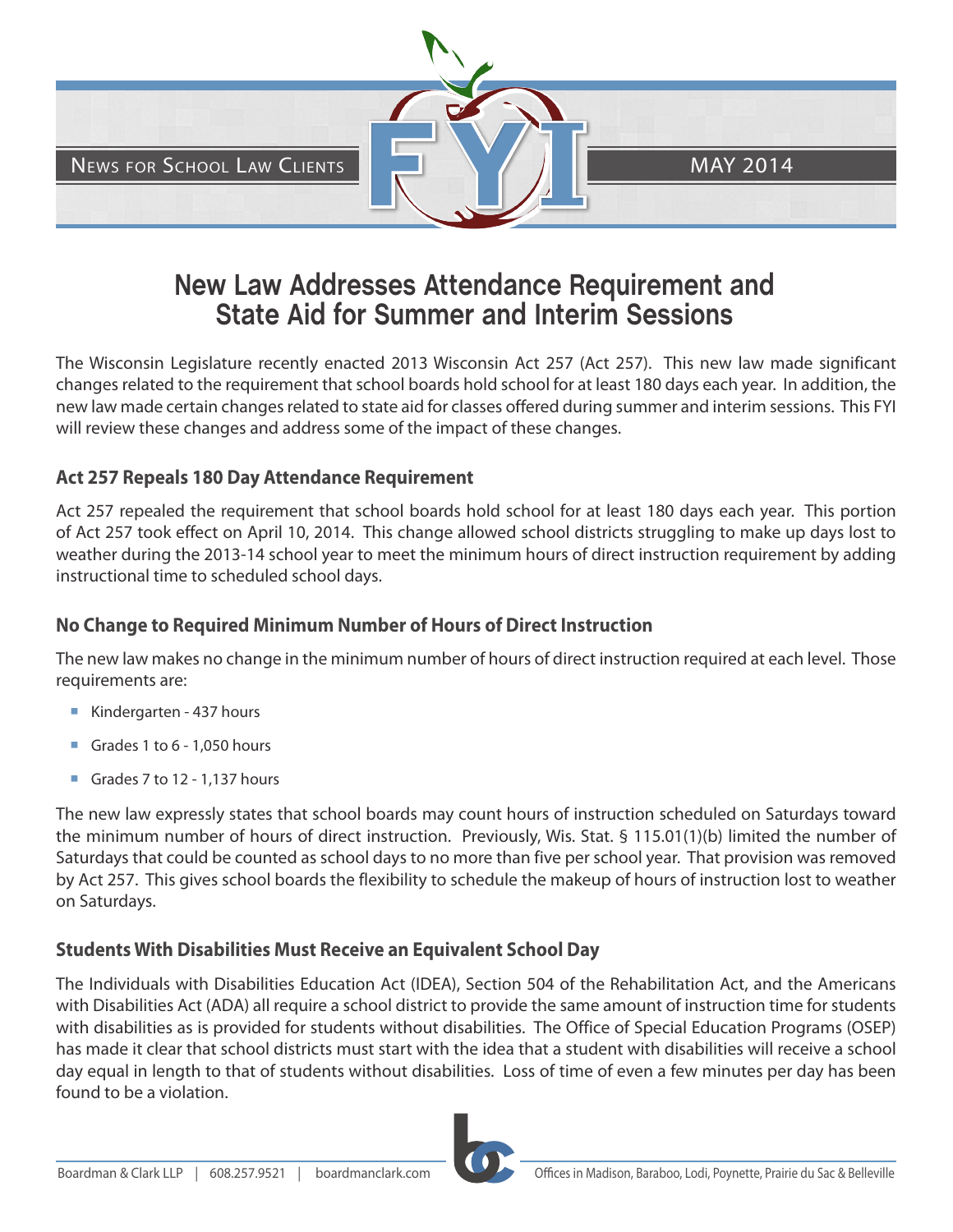Schools in violation of Section 504 due to improperly shortened school days for students with disabilities may be required by the Office of Civil Rights (OCR) to enter into voluntary corrective action agreements or become subject to administrative proceedings to terminate federal aid. OCR may also refer a case to the Department of Justice for judicial proceedings. In addition, a student or parent may bring a complaint under IDEA, Section 504, and/or ADA in various forums (e.g., Department of Public Instruction (DPI), due process hearing, federal law suit) seeking various remedies, including compensatory education, other compensatory damages, expert witness fees, and attorney fees.

A school district may not reduce the school day of a student with disabilities unless the school district can demonstrate that the student's Section 504 or Individualized Education Program (IEP) Team has determined that the student's educational needs, including health concerns, require a reduced school day. It is clear under the law that a school district may not reduce a disabled student's school day because of transportation scheduling issues, unavailability of teachers or other staff, a student's behavior, or any other reason not based on the student's own educational needs. School districts should train staff as to the presumption that all students with disabilities will have the same length of school day as nondisabled students, unless the IEP or Section 504 team has determined that the student requires a shortened day.

# **State Aid Available for "Interim Session" Classes and Laboratory Periods**

The new law also provides state aid for certain interim session classes and laboratory periods. Specifically, the new law adds the term "interim session" and allows a school district providing year-round school to receive state aid for classes and laboratory periods offered during an "interim session," provided that the classes and laboratory periods are for "necessary academic purposes," as defined by the state superintendent. "Interim session" means "a period of time in a school year when school is held ... to provide hours of direct pupil instruction in addition to the hours of instruction provided by the school district" to meet the minimum required hours of direct pupil instruction under Wis. Stat § 120.02(1)(f). The provisions of the law that provide for state aid for interim session classes and laboratory periods first apply to state aid paid for interim session classes and laboratory periods in the 2014 2015 school year.

This change in the law allows year-round schools to receive state aid in the same fashion that schools using a standard school year receive state aid for summer school. Other provisions of state law applicable to summer school, such as the inability to charge tuition when the district receives state aid, also apply to interim sessions.

# **State Aid Available For Online Classes Taken During Summer or Interim Sessions**

Finally, the new law provides state aid for online courses taken as summer classes or interim session classes by students in grades 7 through 12, if certain conditions are met. Specifically, the new law makes clear that online classes offered by a school district in summer or during an interim session qualify for state aid, provided:

- a high school student receives a credit for the class, and a 7th or 8th grade student successfully completes the class; and,
- the school board has determined that the online class fulfills a requirement for high school graduation under Wis. Stat. § 118.33(1)(a)1, or as established by the school board under the authority of the DPI.

The change in the law regarding state aid for summer or interim session online courses first applies to state aid paid for online courses taken as summer classes or interim session classes in the 2014 2015 school year. The law also amends the definition of "summer enrollment" for the purposes of revenue limits to include interim session classes and online summer and interim session classes. This change takes effect beginning with the determination of a school district's revenue limit in the 2014-2015 school year.